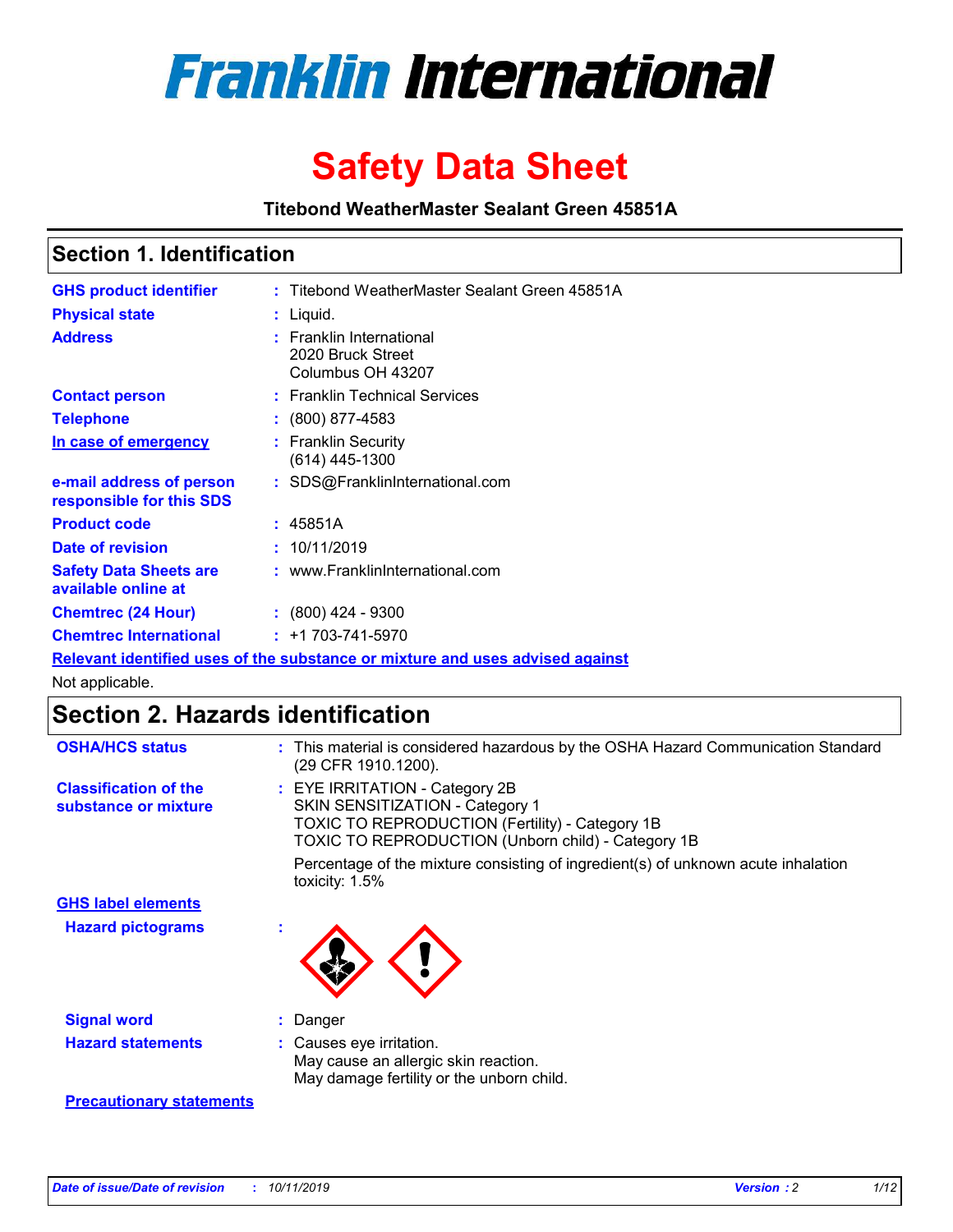### **Section 2. Hazards identification**

| <b>Prevention</b>                          | : Obtain special instructions before use. Do not handle until all safety precautions have<br>been read and understood. Wear protective gloves. Wear eye or face protection.<br>Wear protective clothing. Avoid breathing vapor. Wash hands thoroughly after handling.<br>Contaminated work clothing must not be allowed out of the workplace.                                                        |
|--------------------------------------------|------------------------------------------------------------------------------------------------------------------------------------------------------------------------------------------------------------------------------------------------------------------------------------------------------------------------------------------------------------------------------------------------------|
| <b>Response</b>                            | : IF exposed or concerned: Get medical attention. IF ON SKIN: Wash with plenty of<br>soap and water. Wash contaminated clothing before reuse. If skin irritation or rash<br>occurs: Get medical attention. IF IN EYES: Rinse cautiously with water for several<br>minutes. Remove contact lenses, if present and easy to do. Continue rinsing. If eye<br>irritation persists: Get medical attention. |
| <b>Storage</b>                             | : Store locked up.                                                                                                                                                                                                                                                                                                                                                                                   |
| <b>Disposal</b>                            | : Dispose of contents and container in accordance with all local, regional, national and<br>international regulations.                                                                                                                                                                                                                                                                               |
| <b>Hazards not otherwise</b><br>classified | : Product generates methanol during cure.                                                                                                                                                                                                                                                                                                                                                            |
|                                            |                                                                                                                                                                                                                                                                                                                                                                                                      |

### **Section 3. Composition/information on ingredients**

| <b>Substance/mixture</b><br>Mixture                  |               |                     |
|------------------------------------------------------|---------------|---------------------|
| <b>Ingredient name</b>                               | $\frac{9}{6}$ | <b>CAS number</b>   |
| 3-aminopropyltriethoxysilane<br>Dibutyltin dilaurate | ≤3<br>≤0.3    | 919-30-2<br>77-58-7 |

Any concentration shown as a range is to protect confidentiality or is due to batch variation.

**There are no additional ingredients present which, within the current knowledge of the supplier and in the concentrations applicable, are classified as hazardous to health or the environment and hence require reporting in this section.**

**Occupational exposure limits, if available, are listed in Section 8.**

### **Section 4. First aid measures**

| <b>Description of necessary first aid measures</b> |                                                                                                                                                                                                                                                                                                                                                                                                                                                                                                                                                                                                                                                                                                                                                                           |
|----------------------------------------------------|---------------------------------------------------------------------------------------------------------------------------------------------------------------------------------------------------------------------------------------------------------------------------------------------------------------------------------------------------------------------------------------------------------------------------------------------------------------------------------------------------------------------------------------------------------------------------------------------------------------------------------------------------------------------------------------------------------------------------------------------------------------------------|
| <b>Eye contact</b>                                 | : Immediately flush eyes with plenty of water, occasionally lifting the upper and lower<br>eyelids. Check for and remove any contact lenses. Continue to rinse for at least 10<br>minutes. If irritation persists, get medical attention.                                                                                                                                                                                                                                                                                                                                                                                                                                                                                                                                 |
| <b>Inhalation</b>                                  | : Remove victim to fresh air and keep at rest in a position comfortable for breathing. If<br>not breathing, if breathing is irregular or if respiratory arrest occurs, provide artificial<br>respiration or oxygen by trained personnel. It may be dangerous to the person providing<br>aid to give mouth-to-mouth resuscitation. Get medical attention. If unconscious, place<br>in recovery position and get medical attention immediately. Maintain an open airway.<br>Loosen tight clothing such as a collar, tie, belt or waistband. In case of inhalation of<br>decomposition products in a fire, symptoms may be delayed. The exposed person may<br>need to be kept under medical surveillance for 48 hours.                                                       |
| <b>Skin contact</b>                                | : Wash with plenty of soap and water. Remove contaminated clothing and shoes. Wash<br>contaminated clothing thoroughly with water before removing it, or wear gloves.<br>Continue to rinse for at least 10 minutes. Get medical attention. In the event of any<br>complaints or symptoms, avoid further exposure. Wash clothing before reuse. Clean<br>shoes thoroughly before reuse.                                                                                                                                                                                                                                                                                                                                                                                     |
| <b>Ingestion</b>                                   | : Wash out mouth with water. Remove dentures if any. Remove victim to fresh air and<br>keep at rest in a position comfortable for breathing. If material has been swallowed and<br>the exposed person is conscious, give small quantities of water to drink. Stop if the<br>exposed person feels sick as vomiting may be dangerous. Do not induce vomiting<br>unless directed to do so by medical personnel. If vomiting occurs, the head should be<br>kept low so that vomit does not enter the lungs. Get medical attention. Never give<br>anything by mouth to an unconscious person. If unconscious, place in recovery position<br>and get medical attention immediately. Maintain an open airway. Loosen tight clothing<br>such as a collar, tie, belt or waistband. |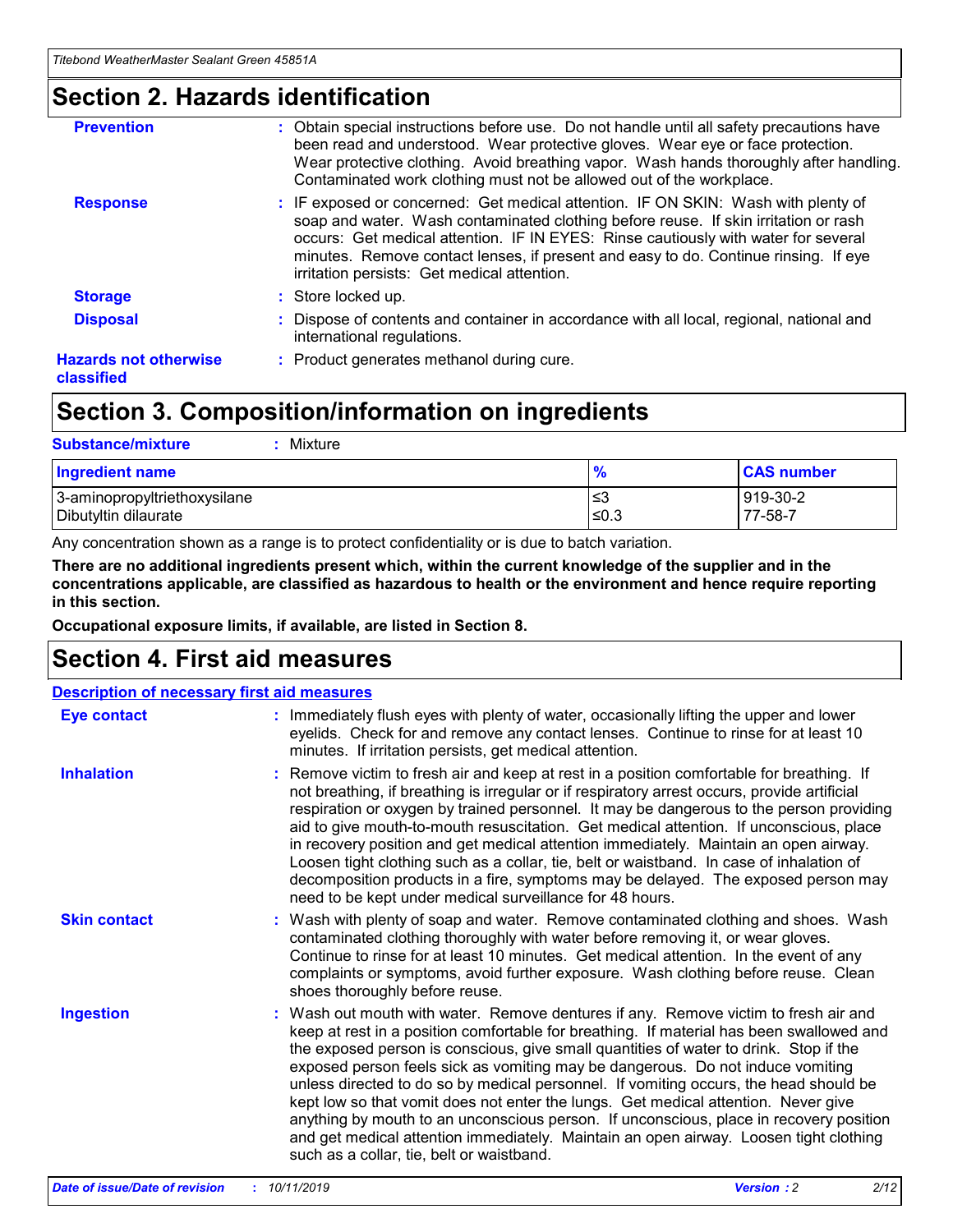## **Section 4. First aid measures**

| Most important symptoms/effects, acute and delayed |  |                                                                                                                                                                                                                                                                                                                                                                                                                 |
|----------------------------------------------------|--|-----------------------------------------------------------------------------------------------------------------------------------------------------------------------------------------------------------------------------------------------------------------------------------------------------------------------------------------------------------------------------------------------------------------|
| <b>Potential acute health effects</b>              |  |                                                                                                                                                                                                                                                                                                                                                                                                                 |
| <b>Eye contact</b>                                 |  | : May cause eye irritation.                                                                                                                                                                                                                                                                                                                                                                                     |
| <b>Inhalation</b>                                  |  | : No known significant effects or critical hazards.                                                                                                                                                                                                                                                                                                                                                             |
| <b>Skin contact</b>                                |  | : May cause skin irritation.                                                                                                                                                                                                                                                                                                                                                                                    |
| <b>Ingestion</b>                                   |  | : No known significant effects or critical hazards.                                                                                                                                                                                                                                                                                                                                                             |
| Over-exposure signs/symptoms                       |  |                                                                                                                                                                                                                                                                                                                                                                                                                 |
| <b>Eye contact</b>                                 |  | : Adverse symptoms may include the following:<br>irritation<br>watering<br>redness                                                                                                                                                                                                                                                                                                                              |
| <b>Inhalation</b>                                  |  | : Adverse symptoms may include the following:<br>reduced fetal weight<br>increase in fetal deaths<br>skeletal malformations                                                                                                                                                                                                                                                                                     |
| <b>Skin contact</b>                                |  | : Adverse symptoms may include the following:<br>irritation<br>redness<br>reduced fetal weight<br>increase in fetal deaths<br>skeletal malformations                                                                                                                                                                                                                                                            |
| <b>Ingestion</b>                                   |  | : Adverse symptoms may include the following:<br>reduced fetal weight<br>increase in fetal deaths<br>skeletal malformations                                                                                                                                                                                                                                                                                     |
|                                                    |  | <b>Indication of immediate medical attention and special treatment needed, if necessary</b>                                                                                                                                                                                                                                                                                                                     |
| <b>Notes to physician</b>                          |  | : In case of inhalation of decomposition products in a fire, symptoms may be delayed.<br>The exposed person may need to be kept under medical surveillance for 48 hours.                                                                                                                                                                                                                                        |
| <b>Specific treatments</b>                         |  | : No specific treatment.                                                                                                                                                                                                                                                                                                                                                                                        |
| <b>Protection of first-aiders</b>                  |  | : No action shall be taken involving any personal risk or without suitable training. If it is<br>suspected that fumes are still present, the rescuer should wear an appropriate mask or<br>self-contained breathing apparatus. It may be dangerous to the person providing aid to<br>give mouth-to-mouth resuscitation. Wash contaminated clothing thoroughly with water<br>before removing it, or wear gloves. |

**See toxicological information (Section 11)**

### **Section 5. Fire-fighting measures**

| <b>Extinguishing media</b>                             |                                                                                                                                                                                                     |
|--------------------------------------------------------|-----------------------------------------------------------------------------------------------------------------------------------------------------------------------------------------------------|
| <b>Suitable extinguishing</b><br>media                 | : Use an extinguishing agent suitable for the surrounding fire.                                                                                                                                     |
| <b>Unsuitable extinguishing</b><br>media               | : None known.                                                                                                                                                                                       |
| <b>Specific hazards arising</b><br>from the chemical   | : In a fire or if heated, a pressure increase will occur and the container may burst.                                                                                                               |
| <b>Hazardous thermal</b><br>decomposition products     | : Decomposition products may include the following materials:<br>carbon dioxide<br>carbon monoxide<br>nitrogen oxides<br>metal oxide/oxides                                                         |
| <b>Special protective actions</b><br>for fire-fighters | : Promptly isolate the scene by removing all persons from the vicinity of the incident if<br>there is a fire. No action shall be taken involving any personal risk or without suitable<br>training. |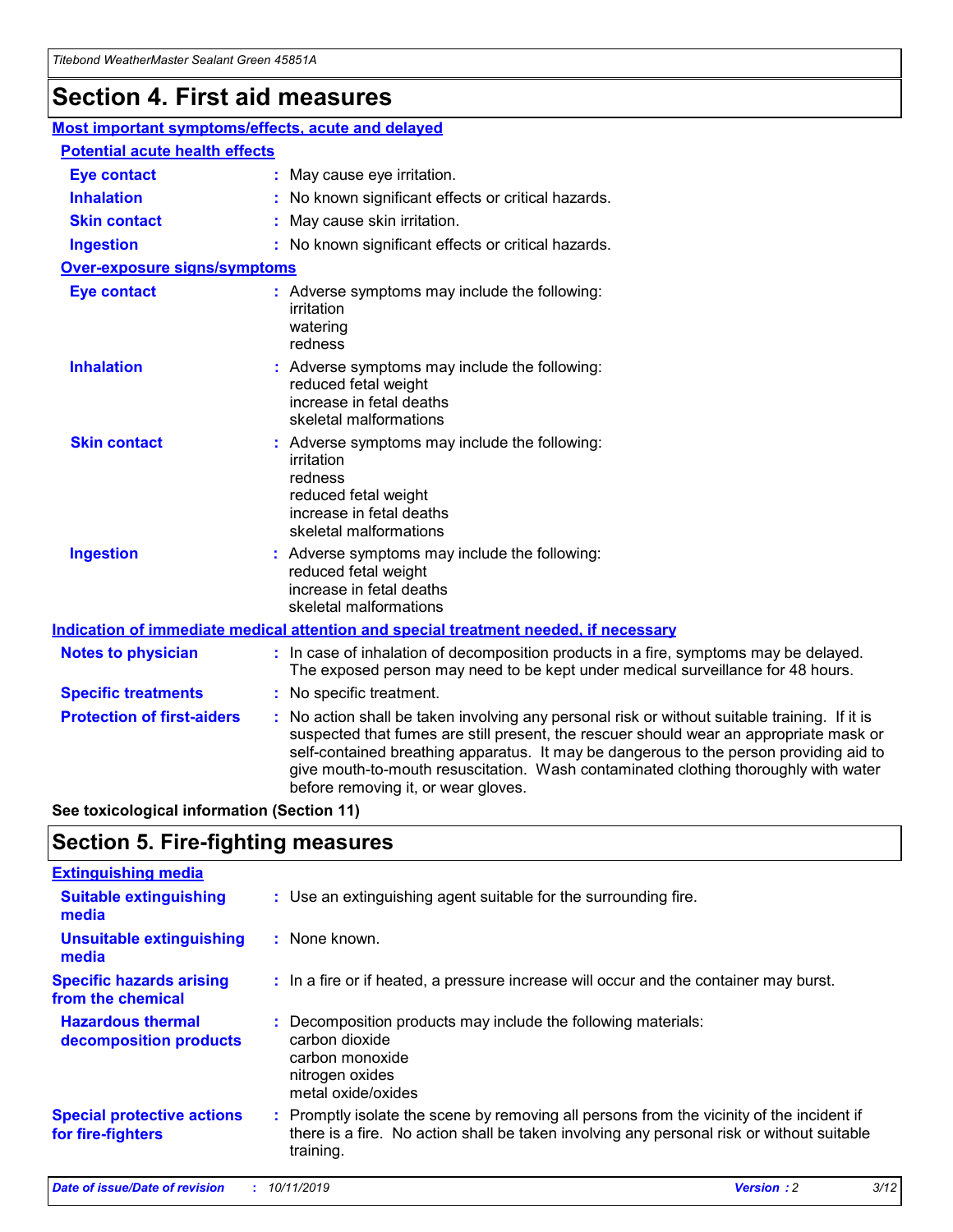### **Section 5. Fire-fighting measures**

**Special protective equipment for fire-fighters** Fire-fighters should wear appropriate protective equipment and self-contained breathing **:** apparatus (SCBA) with a full face-piece operated in positive pressure mode.

### **Section 6. Accidental release measures**

#### **Personal precautions, protective equipment and emergency procedures**

| For non-emergency<br>personnel                               | : No action shall be taken involving any personal risk or without suitable training.<br>Evacuate surrounding areas. Keep unnecessary and unprotected personnel from<br>entering. Do not touch or walk through spilled material. Avoid breathing vapor or mist.<br>Provide adequate ventilation. Wear appropriate respirator when ventilation is<br>inadequate. Put on appropriate personal protective equipment.                                                                                                                                                                                                                                                                                             |
|--------------------------------------------------------------|--------------------------------------------------------------------------------------------------------------------------------------------------------------------------------------------------------------------------------------------------------------------------------------------------------------------------------------------------------------------------------------------------------------------------------------------------------------------------------------------------------------------------------------------------------------------------------------------------------------------------------------------------------------------------------------------------------------|
| For emergency responders                                     | : If specialized clothing is required to deal with the spillage, take note of any information in<br>Section 8 on suitable and unsuitable materials. See also the information in "For non-<br>emergency personnel".                                                                                                                                                                                                                                                                                                                                                                                                                                                                                           |
| <b>Environmental precautions</b>                             | : Avoid dispersal of spilled material and runoff and contact with soil, waterways, drains<br>and sewers. Inform the relevant authorities if the product has caused environmental<br>pollution (sewers, waterways, soil or air).                                                                                                                                                                                                                                                                                                                                                                                                                                                                              |
| <b>Methods and materials for containment and cleaning up</b> |                                                                                                                                                                                                                                                                                                                                                                                                                                                                                                                                                                                                                                                                                                              |
| <b>Small spill</b>                                           | : Stop leak if without risk. Move containers from spill area. Dilute with water and mop up<br>if water-soluble. Alternatively, or if water-insoluble, absorb with an inert dry material and<br>place in an appropriate waste disposal container. Dispose of via a licensed waste<br>disposal contractor.                                                                                                                                                                                                                                                                                                                                                                                                     |
| <b>Large spill</b>                                           | : Stop leak if without risk. Move containers from spill area. Approach release from<br>upwind. Prevent entry into sewers, water courses, basements or confined areas. Wash<br>spillages into an effluent treatment plant or proceed as follows. Contain and collect<br>spillage with non-combustible, absorbent material e.g. sand, earth, vermiculite or<br>diatomaceous earth and place in container for disposal according to local regulations<br>(see Section 13). Dispose of via a licensed waste disposal contractor. Contaminated<br>absorbent material may pose the same hazard as the spilled product. Note: see<br>Section 1 for emergency contact information and Section 13 for waste disposal. |

### **Section 7. Handling and storage**

| <b>Precautions for safe handling</b>                                             |                                                                                                                                                                                                                                                                                                                                                                                                                                                                                                                                                                                                                                                                                                                                                                                                                                                  |
|----------------------------------------------------------------------------------|--------------------------------------------------------------------------------------------------------------------------------------------------------------------------------------------------------------------------------------------------------------------------------------------------------------------------------------------------------------------------------------------------------------------------------------------------------------------------------------------------------------------------------------------------------------------------------------------------------------------------------------------------------------------------------------------------------------------------------------------------------------------------------------------------------------------------------------------------|
| <b>Protective measures</b>                                                       | : Put on appropriate personal protective equipment (see Section 8). Persons with a<br>history of skin sensitization problems should not be employed in any process in which<br>this product is used. Avoid exposure - obtain special instructions before use. Avoid<br>exposure during pregnancy. Do not handle until all safety precautions have been read<br>and understood. Do not get in eyes or on skin or clothing. Do not ingest. Avoid<br>breathing vapor or mist. If during normal use the material presents a respiratory hazard,<br>use only with adequate ventilation or wear appropriate respirator. Keep in the original<br>container or an approved alternative made from a compatible material, kept tightly<br>closed when not in use. Empty containers retain product residue and can be hazardous.<br>Do not reuse container. |
| <b>Advice on general</b><br>occupational hygiene                                 | : Eating, drinking and smoking should be prohibited in areas where this material is<br>handled, stored and processed. Workers should wash hands and face before eating,<br>drinking and smoking. Remove contaminated clothing and protective equipment before<br>entering eating areas. See also Section 8 for additional information on hygiene<br>measures.                                                                                                                                                                                                                                                                                                                                                                                                                                                                                    |
| <b>Conditions for safe storage,</b><br>including any<br><b>incompatibilities</b> | : Store between the following temperatures: 0 to 120 $\degree$ C (32 to 248 $\degree$ F). Store in<br>accordance with local regulations. Store in original container protected from direct<br>sunlight in a dry, cool and well-ventilated area, away from incompatible materials (see<br>Section 10) and food and drink. Store locked up. Keep container tightly closed and<br>sealed until ready for use. Containers that have been opened must be carefully<br>resealed and kept upright to prevent leakage. Do not store in unlabeled containers.<br>Use appropriate containment to avoid environmental contamination. See Section 10 for<br>incompatible materials before handling or use.                                                                                                                                                   |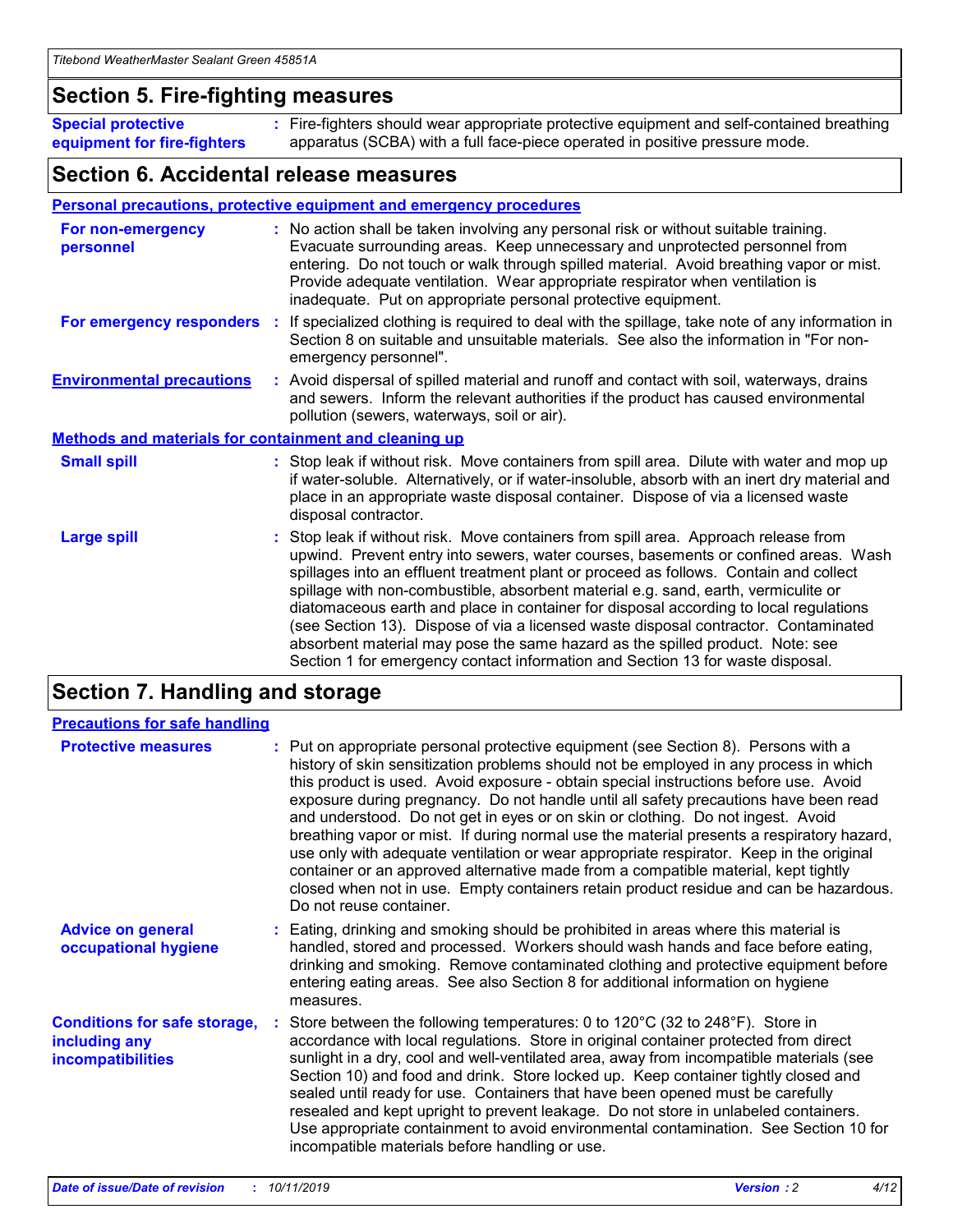## **Section 8. Exposure controls/personal protection**

#### **Control parameters**

#### **Occupational exposure limits**

| <b>Ingredient name</b>                               |    |                        | <b>Exposure limits</b>                                                                                                                                                                                                                                                                                                                                                                                                                                                                                                                                                                                                 |
|------------------------------------------------------|----|------------------------|------------------------------------------------------------------------------------------------------------------------------------------------------------------------------------------------------------------------------------------------------------------------------------------------------------------------------------------------------------------------------------------------------------------------------------------------------------------------------------------------------------------------------------------------------------------------------------------------------------------------|
| 3-aminopropyltriethoxysilane<br>Dibutyltin dilaurate |    |                        | None.<br>ACGIH TLV (United States, 3/2019). Absorbed through skin.<br>Notes: as Sn<br>TWA: $0.1 \text{ mg/m}^3$ , (as Sn) 8 hours.<br>STEL: 0.2 mg/m <sup>3</sup> , (as Sn) 15 minutes.<br>NIOSH REL (United States, 10/2016). Absorbed through skin.<br>Notes: as Sn<br>TWA: 0.1 mg/m <sup>3</sup> , (as Sn) 10 hours.<br>OSHA PEL (United States, 5/2018). Notes: as Sn<br>TWA: 0.1 mg/m <sup>3</sup> , (as Sn) 8 hours.<br>OSHA PEL 1989 (United States, 3/1989). Absorbed through skin.<br>Notes: measured as Sn<br>TWA: 0.1 mg/m <sup>3</sup> , (measured as Sn) 8 hours. Form: Organic                           |
| <b>Appropriate engineering</b><br>controls           |    |                        | : If user operations generate dust, fumes, gas, vapor or mist, use process enclosures,<br>local exhaust ventilation or other engineering controls to keep worker exposure to<br>airborne contaminants below any recommended or statutory limits.                                                                                                                                                                                                                                                                                                                                                                       |
| <b>Environmental exposure</b><br>controls            |    |                        | Emissions from ventilation or work process equipment should be checked to ensure<br>they comply with the requirements of environmental protection legislation. In some<br>cases, fume scrubbers, filters or engineering modifications to the process equipment<br>will be necessary to reduce emissions to acceptable levels.                                                                                                                                                                                                                                                                                          |
| <b>Individual protection measures</b>                |    |                        |                                                                                                                                                                                                                                                                                                                                                                                                                                                                                                                                                                                                                        |
| <b>Hygiene measures</b>                              |    |                        | : Wash hands, forearms and face thoroughly after handling chemical products, before<br>eating, smoking and using the lavatory and at the end of the working period.<br>Appropriate techniques should be used to remove potentially contaminated clothing.<br>Contaminated work clothing should not be allowed out of the workplace. Wash<br>contaminated clothing before reusing. Ensure that eyewash stations and safety<br>showers are close to the workstation location.                                                                                                                                            |
| <b>Eye/face protection</b>                           |    |                        | Safety eyewear complying with an approved standard should be used when a risk<br>assessment indicates this is necessary to avoid exposure to liquid splashes, mists,<br>gases or dusts. If contact is possible, the following protection should be worn, unless<br>the assessment indicates a higher degree of protection: chemical splash goggles.                                                                                                                                                                                                                                                                    |
| <b>Skin protection</b>                               |    |                        |                                                                                                                                                                                                                                                                                                                                                                                                                                                                                                                                                                                                                        |
| <b>Hand protection</b>                               |    |                        | : Chemical-resistant, impervious gloves complying with an approved standard should be<br>worn at all times when handling chemical products if a risk assessment indicates this is<br>necessary. Considering the parameters specified by the glove manufacturer, check<br>during use that the gloves are still retaining their protective properties. It should be<br>noted that the time to breakthrough for any glove material may be different for different<br>glove manufacturers. In the case of mixtures, consisting of several substances, the<br>protection time of the gloves cannot be accurately estimated. |
| <b>Body protection</b>                               |    | handling this product. | Personal protective equipment for the body should be selected based on the task being<br>performed and the risks involved and should be approved by a specialist before                                                                                                                                                                                                                                                                                                                                                                                                                                                |
| <b>Other skin protection</b>                         |    |                        | : Appropriate footwear and any additional skin protection measures should be selected<br>based on the task being performed and the risks involved and should be approved by a<br>specialist before handling this product.                                                                                                                                                                                                                                                                                                                                                                                              |
| <b>Respiratory protection</b>                        | ÷. | aspects of use.        | Based on the hazard and potential for exposure, select a respirator that meets the<br>appropriate standard or certification. Respirators must be used according to a<br>respiratory protection program to ensure proper fitting, training, and other important                                                                                                                                                                                                                                                                                                                                                         |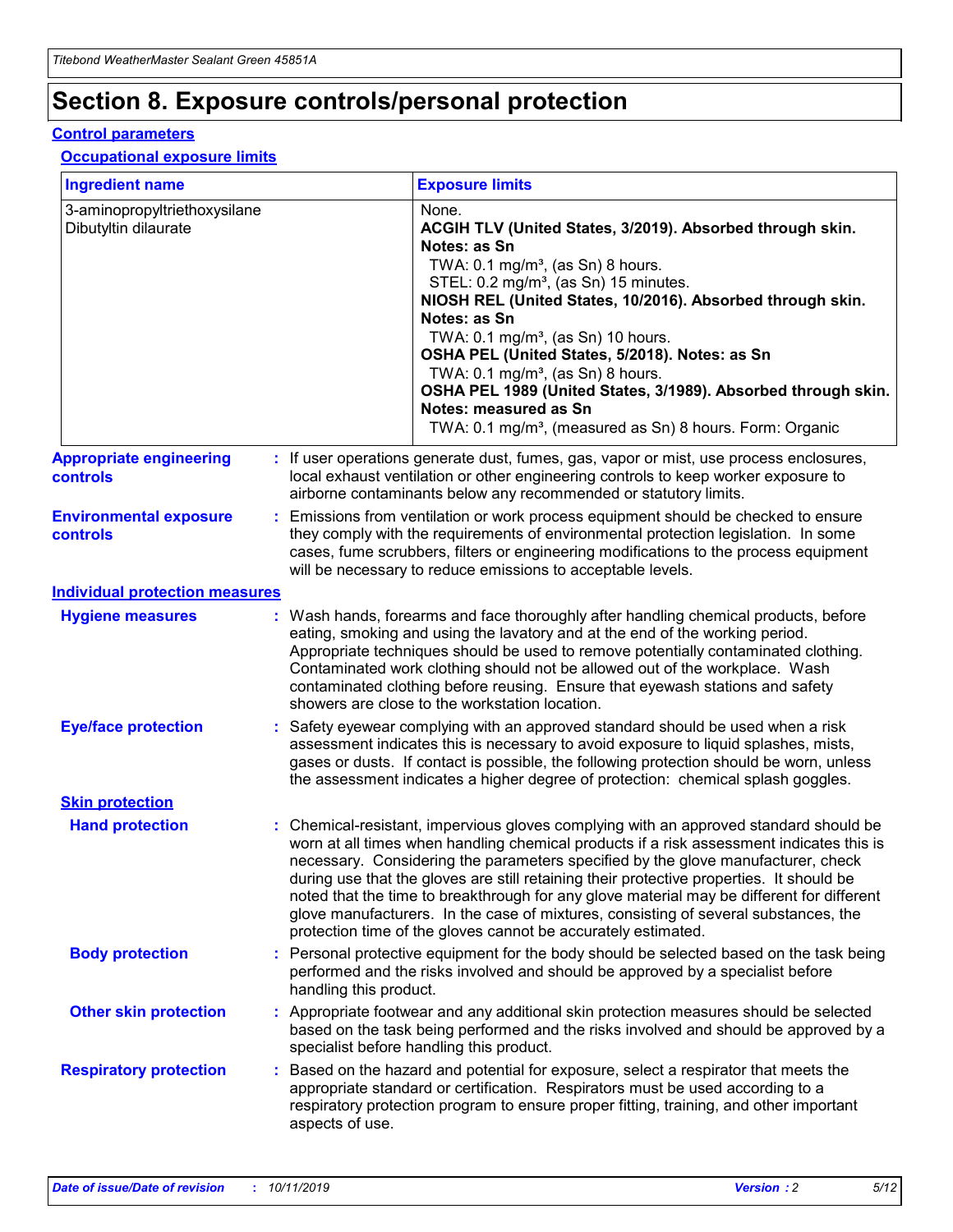### **Section 9. Physical and chemical properties**

#### **Appearance**

| <b>Physical state</b>                             | : Liquid. [Paste.]                                              |
|---------------------------------------------------|-----------------------------------------------------------------|
| Color                                             | Green.                                                          |
| Odor                                              | : None [Slight]                                                 |
| <b>Odor threshold</b>                             | $:$ Not available.                                              |
| рH                                                | : Not applicable.                                               |
| <b>Melting point</b>                              | : Not available.                                                |
| <b>Boiling point</b>                              | : >100°C (>212°F)                                               |
| <b>Flash point</b>                                | : Closed cup: $>200^{\circ}$ C ( $>392^{\circ}$ F) [Setaflash.] |
| <b>Evaporation rate</b>                           | $:$ <1 (butyl acetate = 1)                                      |
| <b>Flammability (solid, gas)</b>                  | : Not available.                                                |
| Lower and upper explosive<br>(flammable) limits   | : Not available.                                                |
| <b>VOC (less water, less</b>                      | $: 0$ g/l                                                       |
| exempt solvents)                                  |                                                                 |
| <b>Volatility</b>                                 | $: 0\%$ (w/w)                                                   |
| <b>Vapor density</b>                              | : Not available.                                                |
| <b>Relative density</b>                           | : 1.4329                                                        |
| <b>Solubility</b>                                 | Insoluble in the following materials: cold water and hot water. |
| <b>Solubility in water</b>                        | : Not available.                                                |
| <b>Partition coefficient: n-</b><br>octanol/water | $:$ Not available.                                              |
| <b>Auto-ignition temperature</b>                  | : Not available.                                                |
| <b>Decomposition temperature</b>                  | : Not available.                                                |

### **Section 10. Stability and reactivity**

| <b>Reactivity</b>                            |    | : No specific test data related to reactivity available for this product or its ingredients.            |
|----------------------------------------------|----|---------------------------------------------------------------------------------------------------------|
| <b>Chemical stability</b>                    |    | : The product is stable.                                                                                |
| <b>Possibility of hazardous</b><br>reactions |    | : Under normal conditions of storage and use, hazardous reactions will not occur.                       |
| <b>Conditions to avoid</b>                   |    | : No specific data.                                                                                     |
| <b>Incompatible materials</b>                | ٠. | No specific data.                                                                                       |
| <b>Hazardous decomposition</b><br>products   | ÷. | Under normal conditions of storage and use, hazardous decomposition products should<br>not be produced. |

### **Section 11. Toxicological information**

### **Information on toxicological effects**

#### **Acute toxicity**

| <b>Product/ingredient name</b> | <b>Result</b>           | <b>Species</b> | <b>Dose</b>                | <b>Exposure</b> |
|--------------------------------|-------------------------|----------------|----------------------------|-----------------|
| 3-aminopropyltriethoxysilane   | <b>ILD50 Dermal</b>     | Rabbit         | 4.29 g/kg                  |                 |
| Dibutyltin dilaurate           | ILD50 Oral<br>LD50 Oral | Rat<br>Rat     | $1.57$ g/kg<br>175 $mg/kg$ |                 |
|                                |                         |                |                            |                 |

**Irritation/Corrosion**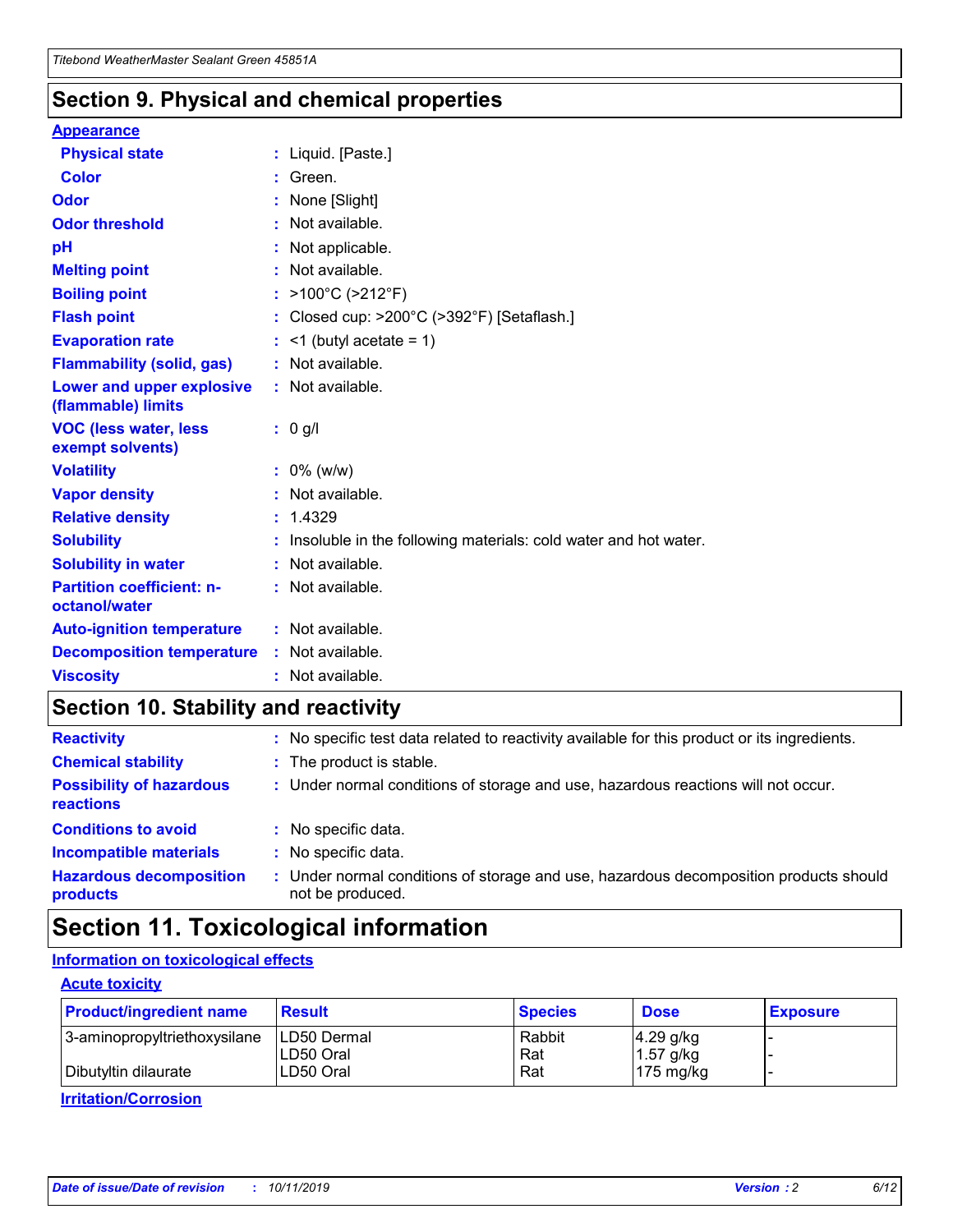## **Section 11. Toxicological information**

| <b>Product/ingredient name</b> | <b>Result</b>            | <b>Species</b> | <b>Score</b> | <b>Exposure</b>           | <b>Observation</b> |
|--------------------------------|--------------------------|----------------|--------------|---------------------------|--------------------|
| 3-aminopropyltriethoxysilane   | Eyes - Mild irritant     | Rabbit         |              | $100$ mg                  |                    |
|                                | Eyes - Severe irritant   | Rabbit         |              | 24 hours 750              |                    |
|                                |                          |                |              | ug                        |                    |
|                                | Skin - Severe irritant   | Rabbit         |              | 24 hours 5                | -                  |
| Dibutyltin dilaurate           | Eyes - Moderate irritant | Rabbit         |              | mq<br><b>24 hours 100</b> |                    |
|                                |                          |                |              | mg                        |                    |
|                                | Skin - Severe irritant   | Rabbit         |              | 500 mg                    |                    |

#### **Sensitization**

Not available.

#### **Mutagenicity**

Not available.

#### **Carcinogenicity**

Not available.

#### **Reproductive toxicity**

Not available.

#### **Teratogenicity**

Not available.

#### **Specific target organ toxicity (single exposure)**

Not available.

#### **Specific target organ toxicity (repeated exposure)**

| <b>Name</b>                                                                  |                                                                                                                             | <b>Category</b> | <b>Route of</b><br>exposure  | <b>Target organs</b> |
|------------------------------------------------------------------------------|-----------------------------------------------------------------------------------------------------------------------------|-----------------|------------------------------|----------------------|
| Dibutyltin dilaurate                                                         |                                                                                                                             | Category 1      | $\qquad \qquad \blacksquare$ | respiratory system   |
| <b>Aspiration hazard</b><br>Not available.                                   |                                                                                                                             |                 |                              |                      |
| <b>Information on the likely</b><br>routes of exposure                       | : Not available.                                                                                                            |                 |                              |                      |
| <b>Potential acute health effects</b>                                        |                                                                                                                             |                 |                              |                      |
| <b>Eye contact</b>                                                           | : May cause eye irritation.                                                                                                 |                 |                              |                      |
| <b>Inhalation</b>                                                            | : No known significant effects or critical hazards.                                                                         |                 |                              |                      |
| <b>Skin contact</b>                                                          | : May cause skin irritation.                                                                                                |                 |                              |                      |
| <b>Ingestion</b>                                                             | : No known significant effects or critical hazards.                                                                         |                 |                              |                      |
| Symptoms related to the physical, chemical and toxicological characteristics |                                                                                                                             |                 |                              |                      |
| <b>Eye contact</b>                                                           | : Adverse symptoms may include the following:<br>irritation<br>watering<br>redness                                          |                 |                              |                      |
| <b>Inhalation</b>                                                            | : Adverse symptoms may include the following:<br>reduced fetal weight<br>increase in fetal deaths<br>skeletal malformations |                 |                              |                      |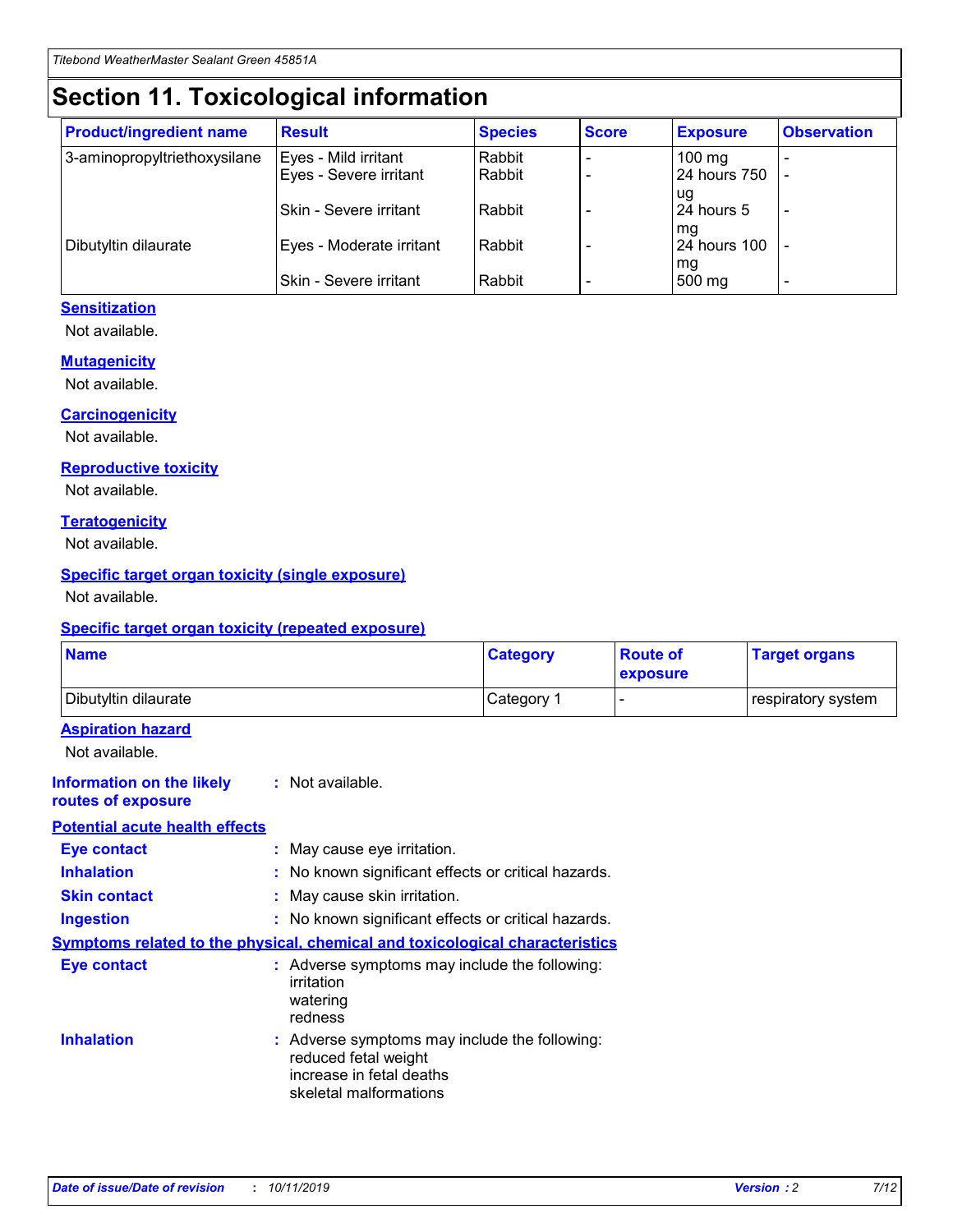## **Section 11. Toxicological information**

| <b>Skin contact</b>                     | : Adverse symptoms may include the following:<br>irritation<br>redness<br>reduced fetal weight<br>increase in fetal deaths<br>skeletal malformations |
|-----------------------------------------|------------------------------------------------------------------------------------------------------------------------------------------------------|
| <b>Ingestion</b>                        | : Adverse symptoms may include the following:<br>reduced fetal weight<br>increase in fetal deaths<br>skeletal malformations                          |
|                                         | Delayed and immediate effects and also chronic effects from short and long term exposure                                                             |
| <b>Short term exposure</b>              |                                                                                                                                                      |
| <b>Potential immediate</b><br>effects   | : Not available.                                                                                                                                     |
| <b>Potential delayed effects</b>        | : Not available.                                                                                                                                     |
| <b>Long term exposure</b>               |                                                                                                                                                      |
| <b>Potential immediate</b><br>effects   | : Not available.                                                                                                                                     |
| <b>Potential delayed effects</b>        | : Not available.                                                                                                                                     |
| <b>Potential chronic health effects</b> |                                                                                                                                                      |
| Not available.                          |                                                                                                                                                      |
| <b>General</b>                          | : Once sensitized, a severe allergic reaction may occur when subsequently exposed to<br>very low levels.                                             |
| <b>Carcinogenicity</b>                  | : No known significant effects or critical hazards.                                                                                                  |
| <b>Mutagenicity</b>                     | No known significant effects or critical hazards.                                                                                                    |
| <b>Teratogenicity</b>                   | May damage the unborn child.                                                                                                                         |
| <b>Developmental effects</b>            | No known significant effects or critical hazards.                                                                                                    |
| <b>Fertility effects</b>                | : May damage fertility.                                                                                                                              |
| <b>Numerical measures of toxicity</b>   |                                                                                                                                                      |
| <b>Acute toxicity estimates</b>         |                                                                                                                                                      |
|                                         |                                                                                                                                                      |

Not available.

## **Section 12. Ecological information**

#### **Toxicity**

| <b>Product/ingredient name</b> | <b>Result</b>                     | <b>Species</b>                       | <b>Exposure</b> |
|--------------------------------|-----------------------------------|--------------------------------------|-----------------|
| Dibutyltin dilaurate           | Chronic EC10 > 2 mg/l Fresh water | Algae - Scenedesmus<br>I subspicatus | l 96 hours      |

### **Persistence and degradability**

| <b>Product/ingredient name</b> | <b>Test</b>                                                                    | <b>Result</b>  |                   | <b>Dose</b> | <b>Inoculum</b>         |
|--------------------------------|--------------------------------------------------------------------------------|----------------|-------------------|-------------|-------------------------|
| Dibutyltin dilaurate           | OECD 301F<br>Ready<br>Biodegradability -<br>Manometric<br>Respirometry<br>Test | 23 % - 28 days |                   |             |                         |
| <b>Product/ingredient name</b> | <b>Aquatic half-life</b>                                                       |                | <b>Photolysis</b> |             | <b>Biodegradability</b> |
| Dibutyltin dilaurate           |                                                                                |                |                   |             | Inherent                |

### **Bioaccumulative potential**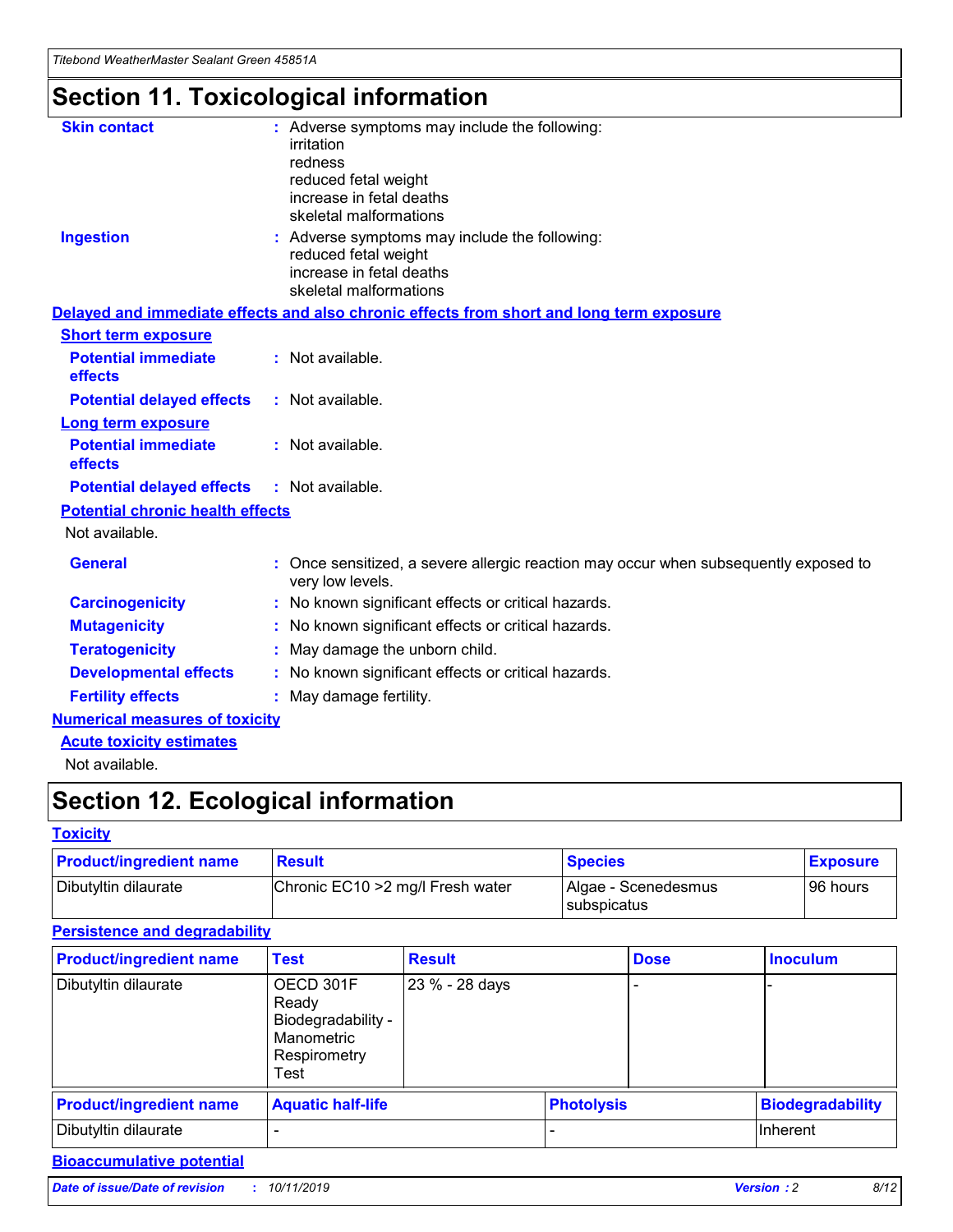## **Section 12. Ecological information**

| <b>Product/ingredient name</b> | $LoaPow$ | <b>BCF</b> | <b>Potential</b> |
|--------------------------------|----------|------------|------------------|
| 3-aminopropyltriethoxysilane   | 1.7      | 3.4        | low              |
| Dibutyltin dilaurate           | 4.44     | 2.91       | low              |

#### **Mobility in soil**

| <i></i>                                                       |                                                     |
|---------------------------------------------------------------|-----------------------------------------------------|
| <b>Soil/water partition</b><br>coefficient (K <sub>oc</sub> ) | : Not available.                                    |
| <b>Other adverse effects</b>                                  | : No known significant effects or critical hazards. |

### **Section 13. Disposal considerations**

**Disposal methods :**

The generation of waste should be avoided or minimized wherever possible. Disposal of this product, solutions and any by-products should at all times comply with the requirements of environmental protection and waste disposal legislation and any regional local authority requirements. Dispose of surplus and non-recyclable products via a licensed waste disposal contractor. Waste should not be disposed of untreated to the sewer unless fully compliant with the requirements of all authorities with jurisdiction. Waste packaging should be recycled. Incineration or landfill should only be considered when recycling is not feasible. This material and its container must be disposed of in a safe way. Care should be taken when handling emptied containers that have not been cleaned or rinsed out. Empty containers or liners may retain some product residues. Avoid dispersal of spilled material and runoff and contact with soil, waterways, drains and sewers.

## **Section 14. Transport information**

|                                      | <b>DOT</b><br><b>Classification</b> | <b>TDG</b><br><b>Classification</b> | <b>Mexico</b><br><b>Classification</b> | <b>ADR/RID</b> | <b>IMDG</b>              | <b>IATA</b>              |
|--------------------------------------|-------------------------------------|-------------------------------------|----------------------------------------|----------------|--------------------------|--------------------------|
| <b>UN number</b>                     | Not regulated.                      | Not regulated.                      | Not regulated.                         | Not regulated. | Not regulated.           | Not regulated.           |
| <b>UN proper</b><br>shipping name    | $\blacksquare$                      |                                     |                                        |                |                          |                          |
| <b>Transport</b><br>hazard class(es) | $\blacksquare$                      | $\overline{\phantom{a}}$            | $\blacksquare$                         | $\blacksquare$ | $\overline{\phantom{a}}$ | $\overline{\phantom{0}}$ |
| <b>Packing group</b>                 | $\overline{\phantom{a}}$            | $\overline{\phantom{0}}$            | $\overline{\phantom{a}}$               | -              | $\overline{\phantom{0}}$ | $\overline{\phantom{a}}$ |
| <b>Environmental</b><br>hazards      | No.                                 | No.                                 | No.                                    | No.            | No.                      | No.                      |

## **Section 15. Regulatory information**

#### **U.S. Federal regulations**

#### **SARA 302/304**

#### **Composition/information on ingredients**

No products were found.

**SARA 304 RQ :** Not applicable.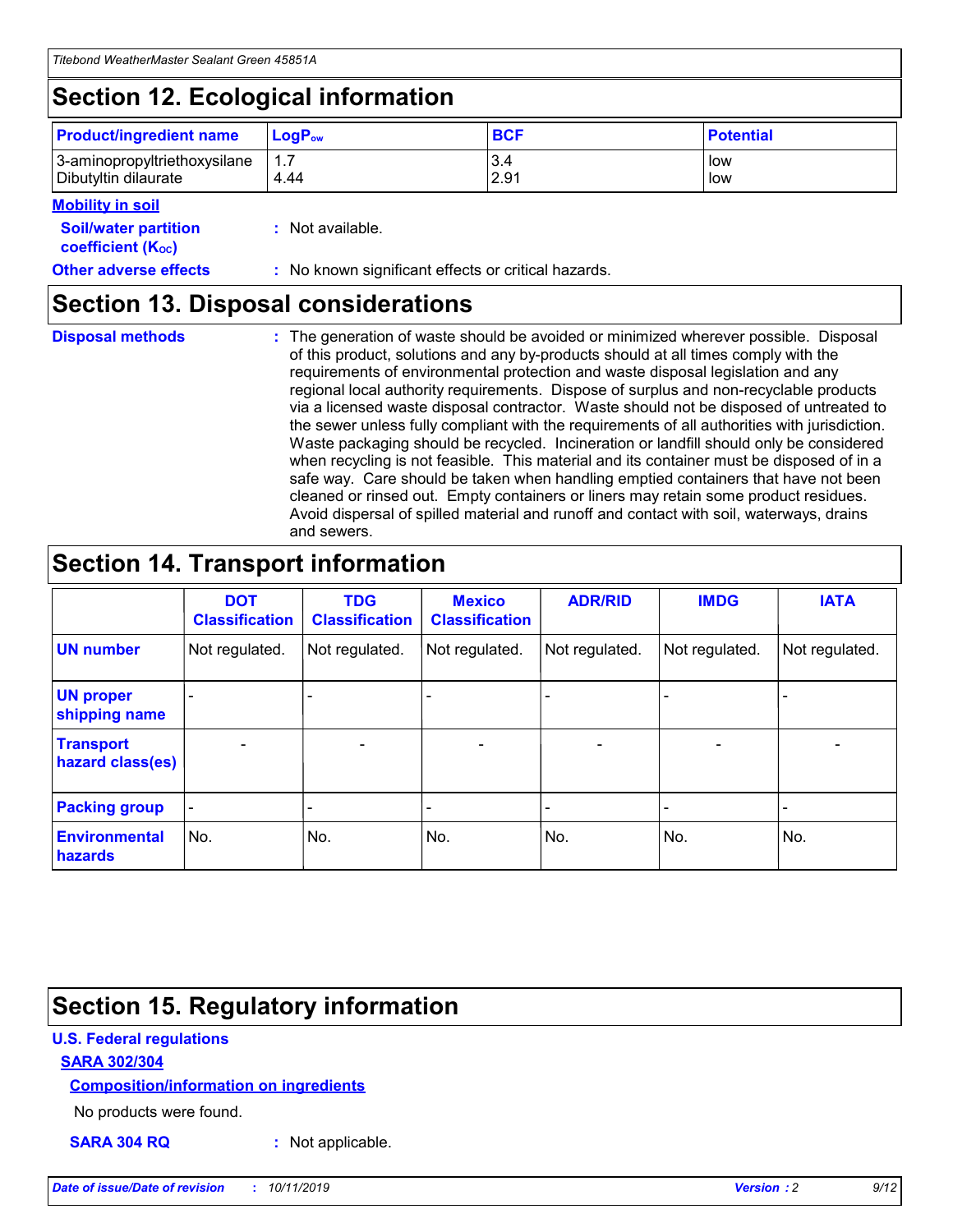### **Section 15. Regulatory information**

#### **SARA 311/312**

**Classification :** EYE IRRITATION - Category 2B SKIN SENSITIZATION - Category 1 TOXIC TO REPRODUCTION (Fertility) - Category 1B TOXIC TO REPRODUCTION (Unborn child) - Category 1B

#### **Composition/information on ingredients**

| <b>Name</b>                  | $\frac{9}{6}$ | <b>Classification</b>                                                                                            |
|------------------------------|---------------|------------------------------------------------------------------------------------------------------------------|
| 3-aminopropyltriethoxysilane | $\leq$ 3      | <b>FLAMMABLE LIQUIDS - Category 4</b><br><b>ACUTE TOXICITY (oral) - Category 4</b>                               |
|                              |               | SKIN IRRITATION - Category 2<br>EYE IRRITATION - Category 2A                                                     |
| Dibutyltin dilaurate         | ≤0.3          | ACUTE TOXICITY (oral) - Category 3<br>SKIN CORROSION - Category 1C                                               |
|                              |               | SERIOUS EYE DAMAGE - Category 1<br>SKIN SENSITIZATION - Category 1<br><b>GERM CELL MUTAGENICITY - Category 2</b> |
|                              |               | TOXIC TO REPRODUCTION (Fertility) - Category 1B<br>TOXIC TO REPRODUCTION (Unborn child) - Category 1B            |
|                              |               | SPECIFIC TARGET ORGAN TOXICITY (REPEATED<br>EXPOSURE) (respiratory system) - Category 1                          |

#### **State regulations**

| <b>Massachusetts</b> | : None of the components are listed. |
|----------------------|--------------------------------------|
| <b>New York</b>      | : None of the components are listed. |
| <b>New Jersey</b>    | : None of the components are listed. |
| <b>Pennsylvania</b>  | : None of the components are listed. |

#### **California Prop. 65**

**A** WARNING: This product can expose you to methanol, which is known to the State of California to cause birth defects or other reproductive harm. For more information go to www.P65Warnings.ca.gov.

| <b>Ingredient name</b> | No significant risk Maximum<br>level | acceptable dosage<br>level |
|------------------------|--------------------------------------|----------------------------|
| methanol               |                                      | Yes.                       |

#### **International regulations**

**Chemical Weapon Convention List Schedules I, II & III Chemicals** Not listed.

#### **Montreal Protocol**

Not listed.

**Stockholm Convention on Persistent Organic Pollutants**

Not listed.

### **UNECE Aarhus Protocol on POPs and Heavy Metals**

Not listed.

#### **Inventory list**

### **China :** All components are listed or exempted.

**United States TSCA 8(b) inventory :** All components are active or exempted.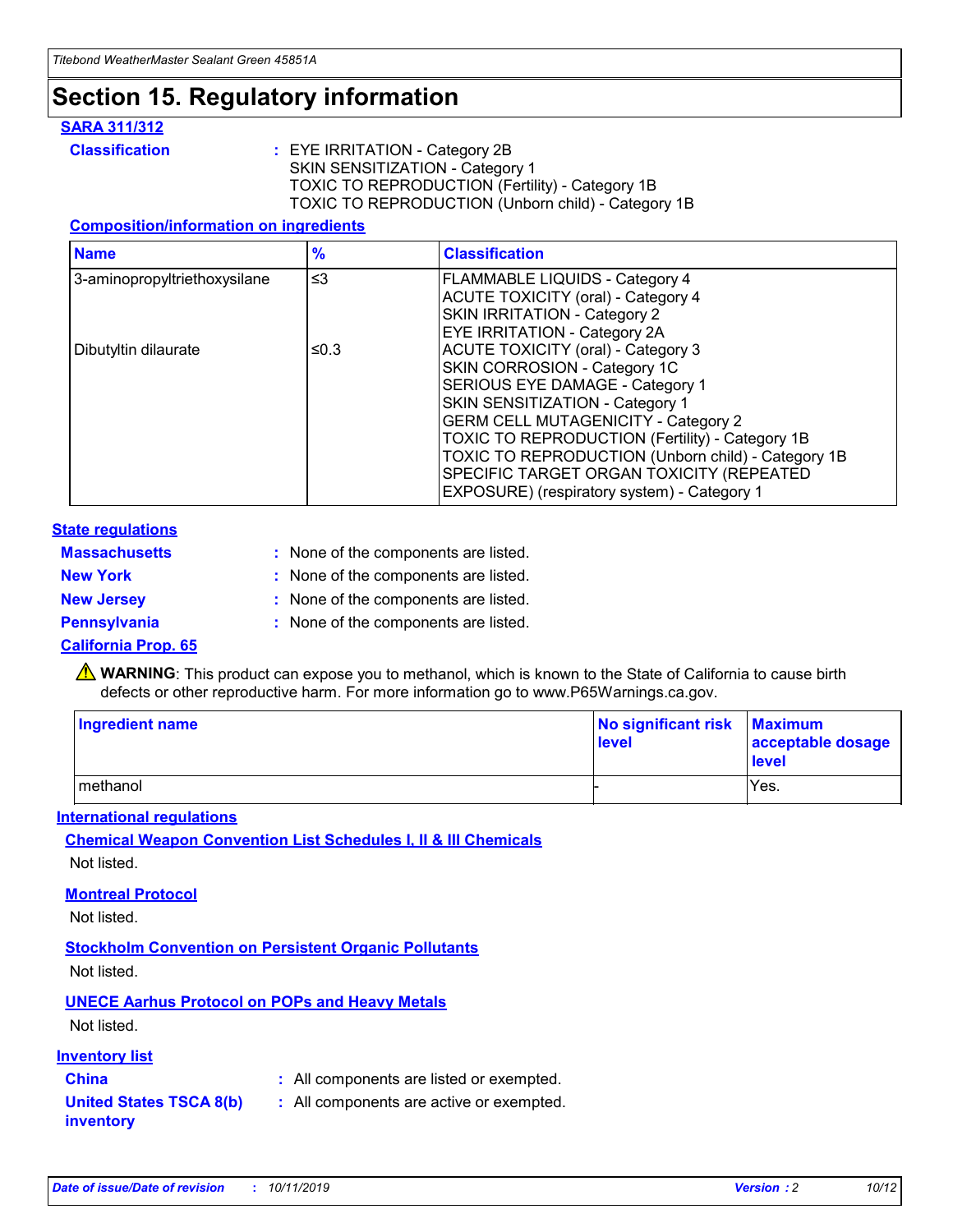## **Section 16. Other information**

**Hazardous Material Information System (U.S.A.)**



**Caution: HMIS® ratings are based on a 0-4 rating scale, with 0 representing minimal hazards or risks, and 4 representing significant hazards or risks. Although HMIS® ratings and the associated label are not required on SDSs or products leaving a facility under 29 CFR 1910.1200, the preparer may choose to provide them. HMIS® ratings are to be used with a fully implemented HMIS® program. HMIS® is a registered trademark and service mark of the American Coatings Association, Inc.**

**The customer is responsible for determining the PPE code for this material. For more information on HMIS® Personal Protective Equipment (PPE) codes, consult the HMIS® Implementation Manual.**

#### **National Fire Protection Association (U.S.A.)**



**Reprinted with permission from NFPA 704-2001, Identification of the Hazards of Materials for Emergency Response Copyright ©1997, National Fire Protection Association, Quincy, MA 02269. This reprinted material is not the complete and official position of the National Fire Protection Association, on the referenced subject which is represented only by the standard in its entirety.**

**Copyright ©2001, National Fire Protection Association, Quincy, MA 02269. This warning system is intended to be interpreted and applied only by properly trained individuals to identify fire, health and reactivity hazards of chemicals. The user is referred to certain limited number of chemicals with recommended classifications in NFPA 49 and NFPA 325, which would be used as a guideline only. Whether the chemicals are classified by NFPA or not, anyone using the 704 systems to classify chemicals does so at their own risk.**

#### **Procedure used to derive the classification**

| <b>Classification</b>                                                                                                                                                    |                                                                                                                                                                                                                                                                                                                                                                                                                                                                                                                                                               | <b>Justification</b>                                                     |
|--------------------------------------------------------------------------------------------------------------------------------------------------------------------------|---------------------------------------------------------------------------------------------------------------------------------------------------------------------------------------------------------------------------------------------------------------------------------------------------------------------------------------------------------------------------------------------------------------------------------------------------------------------------------------------------------------------------------------------------------------|--------------------------------------------------------------------------|
| EYE IRRITATION - Category 2B<br>SKIN SENSITIZATION - Category 1<br>TOXIC TO REPRODUCTION (Fertility) - Category 1B<br>TOXIC TO REPRODUCTION (Unborn child) - Category 1B |                                                                                                                                                                                                                                                                                                                                                                                                                                                                                                                                                               | Expert judgment<br>Expert judgment<br>Expert judgment<br>Expert judgment |
| <b>History</b>                                                                                                                                                           |                                                                                                                                                                                                                                                                                                                                                                                                                                                                                                                                                               |                                                                          |
| <b>Date of printing</b>                                                                                                                                                  | : 4/22/2022                                                                                                                                                                                                                                                                                                                                                                                                                                                                                                                                                   |                                                                          |
| Date of issue/Date of<br>revision                                                                                                                                        | : 10/11/2019                                                                                                                                                                                                                                                                                                                                                                                                                                                                                                                                                  |                                                                          |
| Date of previous issue                                                                                                                                                   | : 10/16/2020                                                                                                                                                                                                                                                                                                                                                                                                                                                                                                                                                  |                                                                          |
| <b>Version</b>                                                                                                                                                           | $\therefore$ 2                                                                                                                                                                                                                                                                                                                                                                                                                                                                                                                                                |                                                                          |
| <b>Key to abbreviations</b>                                                                                                                                              | $:$ ATE = Acute Toxicity Estimate<br><b>BCF</b> = Bioconcentration Factor<br>GHS = Globally Harmonized System of Classification and Labelling of Chemicals<br>IATA = International Air Transport Association<br>IBC = Intermediate Bulk Container<br><b>IMDG = International Maritime Dangerous Goods</b><br>LogPow = logarithm of the octanol/water partition coefficient<br>MARPOL = International Convention for the Prevention of Pollution From Ships, 1973<br>as modified by the Protocol of 1978. ("Marpol" = marine pollution)<br>UN = United Nations |                                                                          |